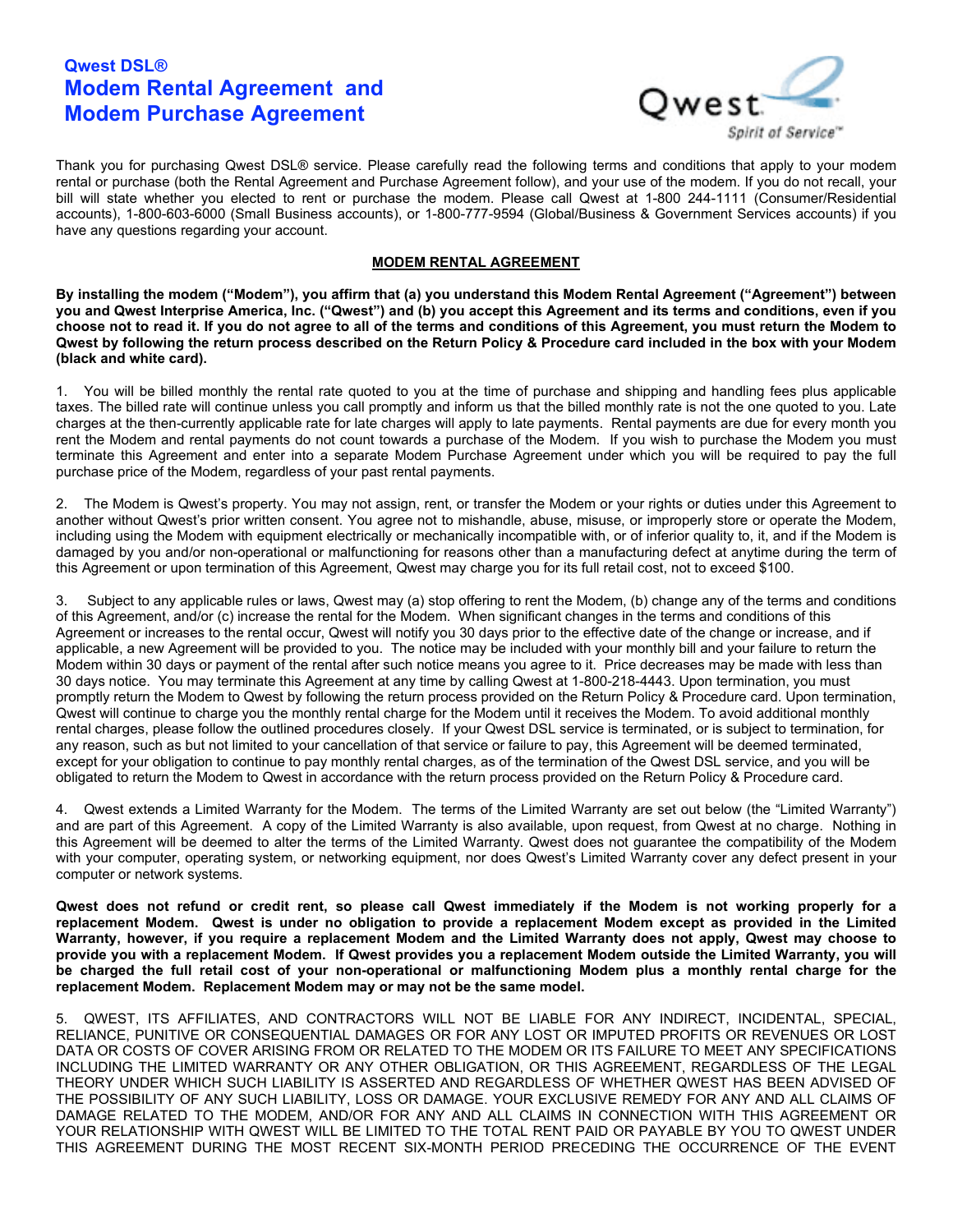GIVING RISE TO THE CLAIM. SOME STATES DO NOT ALLOW EXCLUSION OR LIMITATION OF INCIDENTAL OR CONSEQUENTIAL DAMAGES, SO THE ABOVE LIMITATION OR EXCLUSION MAY NOT APPLY TO YOU.

6. THE REPAIR OR REPLACEMENT REMEDY SET FORTH IN THE SEPARATE LIMITED WARRANTY IS THE ONLY REMEDY AVAILABLE WITH RESPECT TO THE MODEM, WHETHER ARISING UNDER THE LIMITED WARRANTY, UNDER A LEGALLY EFFECTIVE IMPLIED WARRANTY OR OTHERWISE. QWEST IS NOT RESPONSIBLE FOR DEFACEMENT, MISUSE, ABUSE, NEGLECT, IMPROPER USE, IMPROPER ELECTRICAL VOLTAGES OR CURRENT, REPAIRS BY OTHERS, ALTERATIONS, MODIFICATIONS, ACCIDENTS, FIRE, FLOOD, VANDALISM, ACTS OF GOD, OR THE ELEMENTS. NO ADVICE OR INFORMATION GIVEN BY QWEST, ITS AFFILIATES, ITS CONTRACTORS, OR THEIR RESPECTIVE EMPLOYEES WILL VARY THE TERMS OF THE LIMITED WARRANTY OR THIS AGREEMENT.

7. In the event of any inconsistency between this Agreement and any other documents exchanged between you and Qwest related to the Modem, the provisions of this Agreement will control.

8. Dispute Resolution and Arbitration. PLEASE READ THIS SECTION CAREFULLY. IT AFFECTS RIGHTS THAT YOU MAY OTHERWISE HAVE. IT PROVIDES FOR RESOLUTION OF ALL DISPUTES THROUGH FINAL AND BINDING ARBITRATION WITH A FAIR HEARING BEFORE A NEUTRAL ARBITRATOR INSTEAD OF IN A COURT BY A JUDGE OR JURY OR THROUGH A CLASS ACTION

8.1 Arbitration Terms. You agree that any dispute or claim arising out of or relating to the Modem or this Agreement (whether based in contract, tort, statute, fraud, misrepresentation or any other legal theory) will be resolved by binding arbitration.

(a) Arbitration Procedures. Before commencing arbitration you must first present any claim or dispute to Qwest in writing to allow Qwest the opportunity to resolve the dispute. If the claim or dispute is not resolved within 60 days, you may request arbitration. The arbitration will be conducted in accordance with the Judicial Arbitration and Mediation Services ("JAMS") Comprehensive Arbitration Rules. The Federal Arbitration Act, 9 U.S.C. Sections 1-16, not state law, will govern the arbitration of the dispute. New York state law, without regard to choice of law principles, will otherwise govern and apply to any and all claims or disputes. All arbitration proceedings and hearings will take place in Denver, Colorado. Arbitration is final and binding. Under the JAMS Rules, there may be no right to prearbitration discovery. Any arbitration will be confidential, and neither you nor Qwest may disclose the existence, content or results of any arbitration, except as may be required by law or for purposes of enforcement of the arbitration award. The arbitration award will be in writing, but is not required to include factual findings or legal reasoning. Judgment on any arbitration award may be entered in any court having jurisdiction. Each party will pay its own expenses of the arbitration, including attorney fees, except as provided below.

(b) Costs of Arbitration. The party requesting arbitration must pay the applicable JAMS filing fee, except that for claims of less than \$2,000 you will only be obligated to pay a filing fee of \$25 and Qwest will pay all of the other JAMS costs and fees. For claims of \$2,000 or more, after the claimant pays the JAMS filing fee, all other JAMS administrative fees will be divided equally between you and Qwest. Each party will bear the expense of its own counsel, witnesses, preparation, and presentation of evidence at the arbitration.

8.2 Waiver of Class Action. By this Agreement, both you and Qwest are waiving rights to litigate claims or disputes in court, including the right to a jury trial. You are further waiving any right to pursue any claim on a class or consolidated basis or in a representative capacity.

#### 9. LIMITED WARRANTY MODEM RENTAL

9.1 This Modem is warranted by Qwest to the person renting the Modem, and no others, to be free of manufacturing defects during the term of the Modem Rental Agreement ("Rental Agreement"), only. This Limited Warranty covers only the basic operations of the Modem, and Qwest does not warrant the compatibility of the Modem with any computer, operating system, or networking equipment, nor does this Limited Warranty cover any defect present in any computer, network, or operating or other system. If the Modem malfunctions due to a manufacturing defect, before the termination of the Rental Agreement, Qwest will replace or repair it, at its option, without charge, so long as: (a) you notify Qwest by calling the correct number set forth in Section 9.5 below, report that the Modem's basic operations are not functioning properly, and cooperate with the Qwest representative to evaluate the circumstances; (b) the Rental Agreement for the Modem is in effect and has not been terminated; and (c) you promptly return the Modem as provided in the Return Policy & Procedure card. Qwest will: (1) replace or repair the Modem, at its option, and return the replacement or repaired Modem to you, within thirty (30) days after you comply with (a) through (c), above; (2) provide you with an expedite option whereby Qwest will send you a replacement Modem promptly after you comply with (a) and (b); provided that, prior to sending you such replacement Modem, Qwest may charge you, via a credit card that Qwest accepts or other means Qwest chooses, for the full retail cost of the replacement Modem ("Advance Charge"). If you return your defective Modem to Qwest according to the procedure set forth in the Return Policy & Procedure card and Qwest receives your defective Modem on or before the 30th day after you request a replacement Modem pursuant to this Limited Warranty, Qwest will credit back the Advance Charge to the same payment method to which the Advance Charge was applied (e.g., credit card) or to your monthly service bill; or (3) such other option that you and Qwest may agree to. No other person or party is authorized to provide repair or replacement service pursuant to this Limited Warranty.

9.2 Repaired/Replacement Modem. Qwest may use new or reconditioned parts to repair the Modem, or replace the Modem with a new, repaired, or reconditioned Modem, all at the sole discretion of Qwest. This Limited Warranty will apply to the replaced or repaired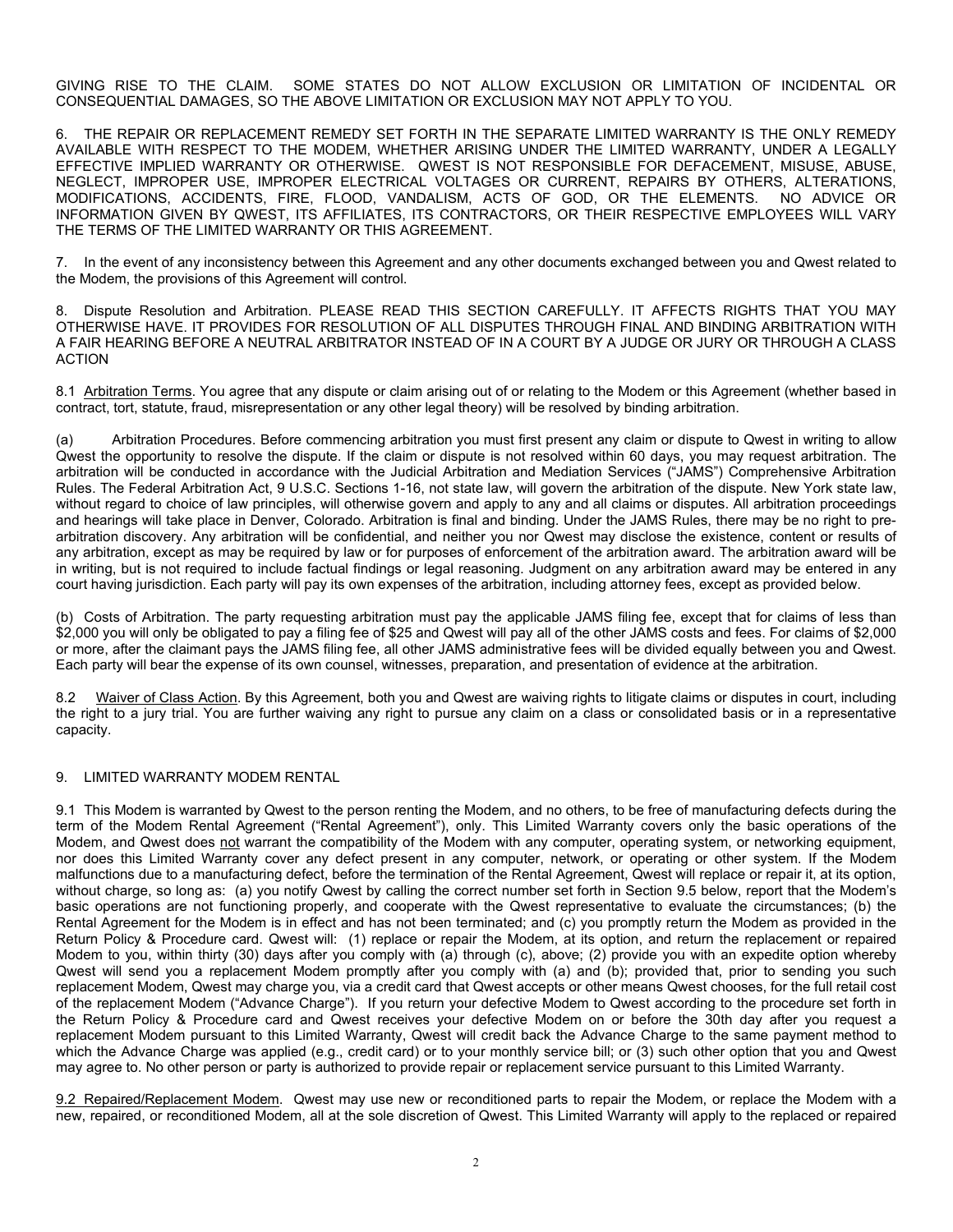Modems, during the term of the Rental Agreement, only. All replaced products or parts become the property of Qwest and will not be returned.

9.3 Exception and Exclusions. This Limited Warranty does not cover defects due to defacement, misuse, abuse, neglect, improper use, improper electrical voltages or current, repairs by others, alterations, modifications, accidents, fire, flood, vandalism, acts of God or the elements.

9.4 No Other Express Warranties and Limitation of Implied Warranties. This Limited Warranty is the only express warranty extended by Qwest in connection with the Modem. Implied warranties which may not be disclaimed are limited in time to the duration of this Limited Warranty, and all remedies for all such implied warranties are restricted to the remedy and procedure set forth for this Limited Warranty. This Limited Warranty is in lieu of all other warranties, however arising, and all such other warranties are hereby disclaimed. Some states do not allow limitations on how long an implied warranty lasts, so the above limitation may not apply to you.

9.5 This Limited Warranty is extended to the person renting the Modem, and no others, by:

(a) Qwest , 5 William White Blvd., Pueblo, CO 81001-4894

(b) Consumer/Residential Accounts, please call 1-800 244-1111 Small Business Accounts, please call 1-800-603-6000 Global/Business & Government Services Accounts, please call 1-800-777-9594

(c) If you have questions or comments, call or write us at the above number or address.

9.6 This Limited Warranty gives you specific legal rights, and you may also have other rights which vary from state-to-state.

#### **MODEM PURCHASE AGREEMENT**

**By installing the modem ("Modem"), you affirm that (a) you understand this Modem Purchase Agreement ("Agreement") between you and Qwest Interprise America, Inc. ("Qwest") and (b) you accept this Agreement and its terms and conditions,** even if you choose not to read it. If you do not agree to all of the terms and conditions of this Agreement, you must return the Modem to Qwest by following the return process described on the Return Policy & Procedure card included in the box with **your Modem (black and white card).**

1. You will be billed the full purchase price for the Modem quoted to you at the time of purchase and shipping and handling fees, plus applicable taxes. In the event Qwest offers the ability to pay the Modem purchase price in installment payments over time ("Installment Option"), the aggregate payments under the Installment Option may be greater than the purchase price paid by customers who pay the total Modem purchase price in one payment. The billed rate will continue unless you call us promptly and inform us that the billed monthly rate is not the one quoted to you. Late charges at the then-currently applicable rate for late charges will apply to late payments.

2. Qwest extends a Limited Warranty to the original purchaser (you) for the Modem. The terms of the Limited Warranty are set out below (the Limited Warranty") and are part of this Agreement. A copy of the Limited Warranty is also available upon request from Qwest at no charge. Nothing in this Agreement will be deemed to alter the terms of the Limited Warranty. Qwest does not guarantee the compatibility of the Modem with your computer, operating system, or networking equipment, nor does Qwest's Limited Warranty cover any defect present in your computer or network systems.

3. QWEST, ITS AFFILIATES, AND CONTRACTORS WILL NOT BE LIABLE FOR ANY INDIRECT, INCIDENTAL, SPECIAL, RELIANCE, PUNITIVE OR CONSEQUENTIAL DAMAGES OR FOR ANY LOST OR IMPUTED PROFITS OR REVENUES OR LOST DATA OR COSTS OF COVER ARISING FROM OR RELATED TO THE MODEM OR ITS FAILURE TO MEET ANY SPECIFICATIONS INCLUDING THE LIMITED WARRANTY OR ANY OTHER OBLIGATION, OR THIS AGREEMENT, REGARDLESS OF THE LEGAL THEORY UNDER WHICH SUCH LIABILITY IS ASSERTED AND REGARDLESS OF WHETHER QWEST HAS BEEN ADVISED OF THE POSSIBILITY OF ANY SUCH LIABILITY, LOSS OR DAMAGE. YOUR EXCLUSIVE REMEDY FOR ANY AND ALL CLAIMS OF DAMAGE RELATED TO THE MODEM AND/OR ALL CLAIMS IN CONNECTION WITH THIS AGREEMENT OR YOUR RELATIONSHIP WITH QWEST WILL BE LIMITED TO THE TOTAL PURCHASE PRICE PAID OR PAYABLE BY YOU TO QWEST FOR THE MODEM. SOME STATES DO NOT ALLOW EXCLUSION OR LIMITATION OF INCIDENTAL OR CONSEQUENTIAL DAMAGES, SO THE ABOVE LIMITATION OR EXCLUSION MAY NOT APPLY TO YOU.

4. THE REPAIR OR REPLACEMENT REMEDY SET FORTH IN THE SEPARATE LIMITED WARRANTY IS THE ONLY REMEDY AVAILABLE WITH RESPECT TO THE MODEM, WHETHER ARISING UNDER THE LIMITED WARRANTY, UNDER A LEGALLY EFFECTIVE IMPLIED WARRANTY OR OTHERWISE. QWEST IS NOT RESPONSIBLE FOR DEFACEMENT, MISUSE, ABUSE, NEGLECT, IMPROPER USE, IMPROPER ELECTRICAL VOLTAGES OR CURRENT, REPAIRS BY OTHERS, ALTERATIONS, MODIFICATIONS, ACCIDENTS, FIRE, FLOOD, VANDALISM, ACTS OF GOD, OR THE ELEMENTS. NO ADVICE OR INFORMATION GIVEN BY QWEST, ITS AFFILIATES, ITS CONTRACTORS, OR THEIR RESPECTIVE EMPLOYEES WILL VARY THE TERMS OF THIE LIMITED WARRANTY OR THIS AGREEMENT.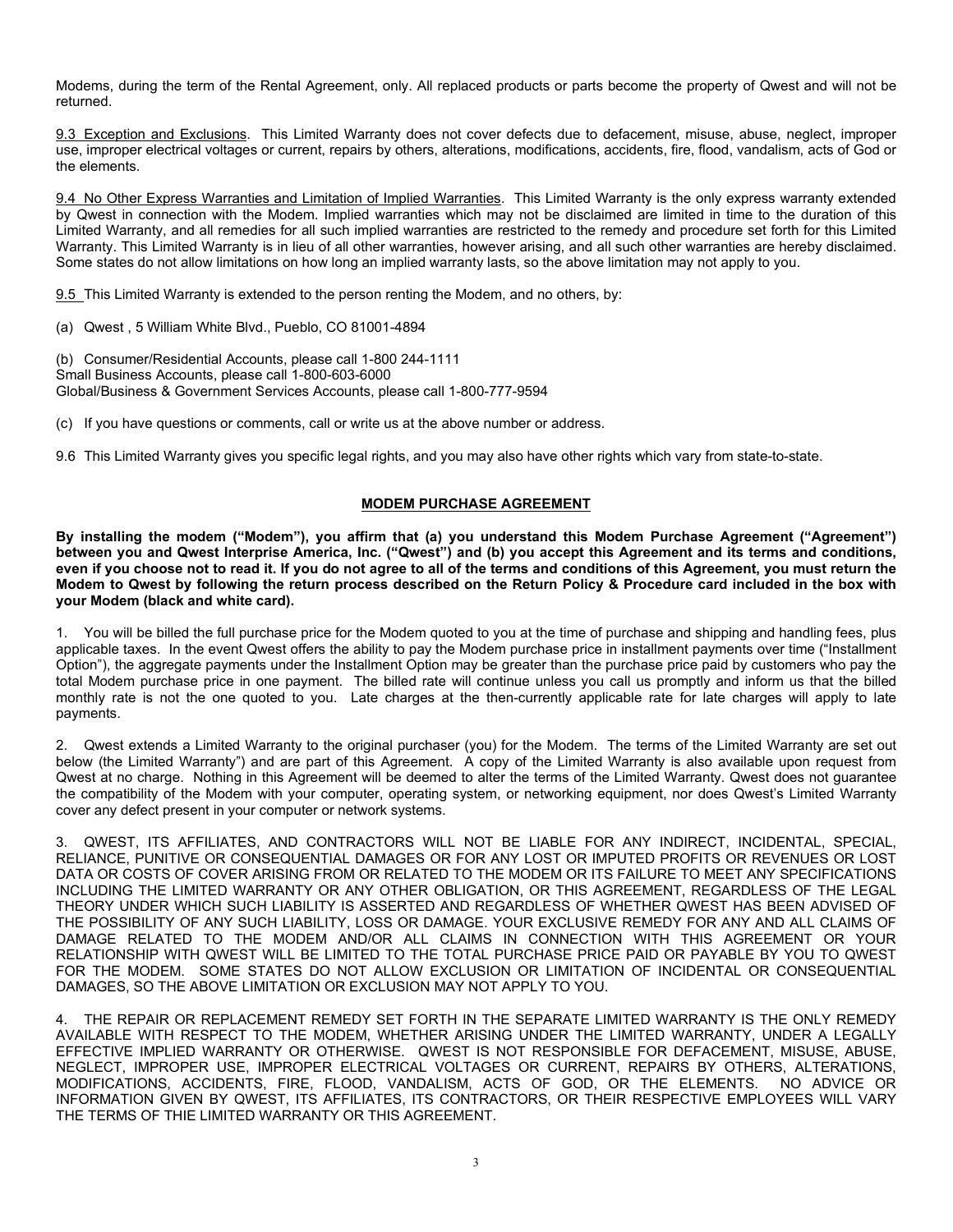5. In the event of any inconsistency between this Agreement and any other documents exchanged between you and Qwest related to the Modem, the provisions of this Agreement will control.

6. Dispute Resolution and Arbitration. PLEASE READ THIS SECTION CAREFULLY. IT AFFECTS RIGHTS THAT YOU MAY OTHERWISE HAVE. IT PROVIDES FOR RESOLUTION OF ALL DISPUTES THROUGH FINAL AND BINDING ARBITRATION WITH A FAIR HEARING BEFORE A NEUTRAL ARBITRATOR INSTEAD OF IN A COURT BY A JUDGE OR JURY OR THROUGH A CLASS ACTION.

6.1 Arbitration Terms. You agree that any dispute or claim arising out of or relating to the Modem or this Agreement (whether based in contract, tort, statute, fraud, misrepresentation or any other legal theory) will be resolved by binding arbitration.

(a) Arbitration Procedures. Before commencing arbitration you must first present any claim or dispute to Qwest in writing to allow Qwest the opportunity to resolve the dispute. If the claim or dispute is not resolved within 60 days, you may request arbitration. The arbitration will be conducted in accordance with the Judicial Arbitration and Mediation Services ("JAMS") Comprehensive Arbitration Rules. The Federal Arbitration Act, 9 U.S.C. Sections 1-16, not state law, will govern the arbitration of the dispute. New York state law, without regard to choice of law principles, will otherwise govern and apply to any and all claims or disputes. All arbitration proceedings and hearings will take place in Denver, Colorado. Arbitration is final and binding. Under the JAMS Rules, there may be no right to prearbitration discovery. Any arbitration will be confidential, and neither you nor Qwest may disclose the existence, content or results of any arbitration, except as may be required by law or for purposes of enforcement of the arbitration award. The arbitration award will be in writing, but is not required to include factual findings or legal reasoning. Judgment on any arbitration award may be entered in any court having jurisdiction. Each party will pay its own expenses of the arbitration, including attorney fees, except as provided below.

(b) Costs of Arbitration. The party requesting arbitration must pay the applicable JAMS filing fee, except that for claims of less than \$2,000 you will only be obligated to pay a filing fee of \$25 and Qwest will pay all of the other JAMS costs and fees. For claims of \$2,000 or more, after the claimant pays the JAMS filing fee, all other JAMS administrative fees will be divided equally between you and Qwest. Each party will bear the expense of its own counsel, witnesses, preparation, and presentation of evidence at the arbitration.

6.2 Waiver of Class Action. By this Agreement, both you and Qwest are waiving rights to litigate claims or disputes in court, including the right to a jury trial. You are further waiving any right to pursue any claim on a class or consolidated basis or in a representative capacity.

## 7. LIMITED WARRANTY MODEM SALE

7.1 The Modem is warranted by Qwest to the original purchaser, and no others, to be free of manufacturing defects for a period of one year from the date of purchase. This Limited Warranty covers only the basic operations of the Modem, and Qwest does not warrant the compatibility of the Modem with any computer, operating system, or networking equipment, nor does this Limited Warranty cover any defect present in any computer, network, or operating or other system. If the Modem malfunctions due to a manufacturing defect, before the one year term expires, Qwest will replace or repair it, at its option, without charge, so long as (a) you notify Qwest by calling the correct number set forth in Section 7.5 below, report that the Modem's basic operations are not functioning properly, and cooperate with the Qwest representative to evaluate the circumstances; (b) the Modem was purchased less than one year from the date you so notify Qwest; and (c) you promptly return the Modem as provided in the Return Policy & Procedure card. Qwest will: (1) replace or repair the Modem, at its option, and return the replacement or repaired Modem to you, within thirty (30) days after you comply with (a) through (c), above; (2) provide you with an expedite option whereby Qwest will send you a replacement Modem promptly after you comply with (a) and (b); provided that, prior to sending you such replacement Modem, Qwest may charge you, via a credit card that Qwest accepts or other means Qwest chooses, for the full retail cost of the replacement Modem ("Advance Charge"). If you return your defective Modem to Qwest according to the procedure set forth in the Return Policy & Procedure card and Qwest receives your defective Modem on or before the 30th day after you request a replacement Modem pursuant to this Limited Warranty, Qwest will credit back the Advance Charge to the same payment method to which the Advance Charge was applied (e.g., credit card) or to your monthly service bill; or (3) such other option that you and Qwest may agree to. No other person or party is authorized to provide repair or replacement service pursuant to this Limited Warranty.

7.2 Repaired/Replacement Modem. Qwest may use new or reconditioned parts to repair the Modem, or replace the Modem with a new, repaired, or reconditioned Modem, all at the sole discretion of Qwest. This Limited Warranty will apply to the replaced or repaired Modems, for ninety (90) days or until the end of the one year period after the initial purchase, whichever is longer. All replaced products or parts become the property of Qwest and will not be returned.

7.3 Exception and Exclusions. This Limited Warranty does not cover defects due to defacement, misuse, abuse, neglect, improper use, improper electrical voltages or current, repairs by others, alterations, modifications, accidents, fire, flood, vandalism, acts of God or the elements.

7.4 No Other Express Warranties and Limitation of Implied Warranties. This Limited Warranty is the only express warranty extended by Qwest in connection with the Modem. Implied warranties which may not be disclaimed are limited in time to the duration of this Limited Warranty, and all remedies for all such implied warranties are restricted to the remedy and procedure set forth for this Limited Warranty. This Limited Warranty is in lieu of all other warranties, however arising, and all such other warranties are hereby disclaimed. Some states do not allow limitations on how long an implied warranty lasts, so the above limitation may not apply to you.